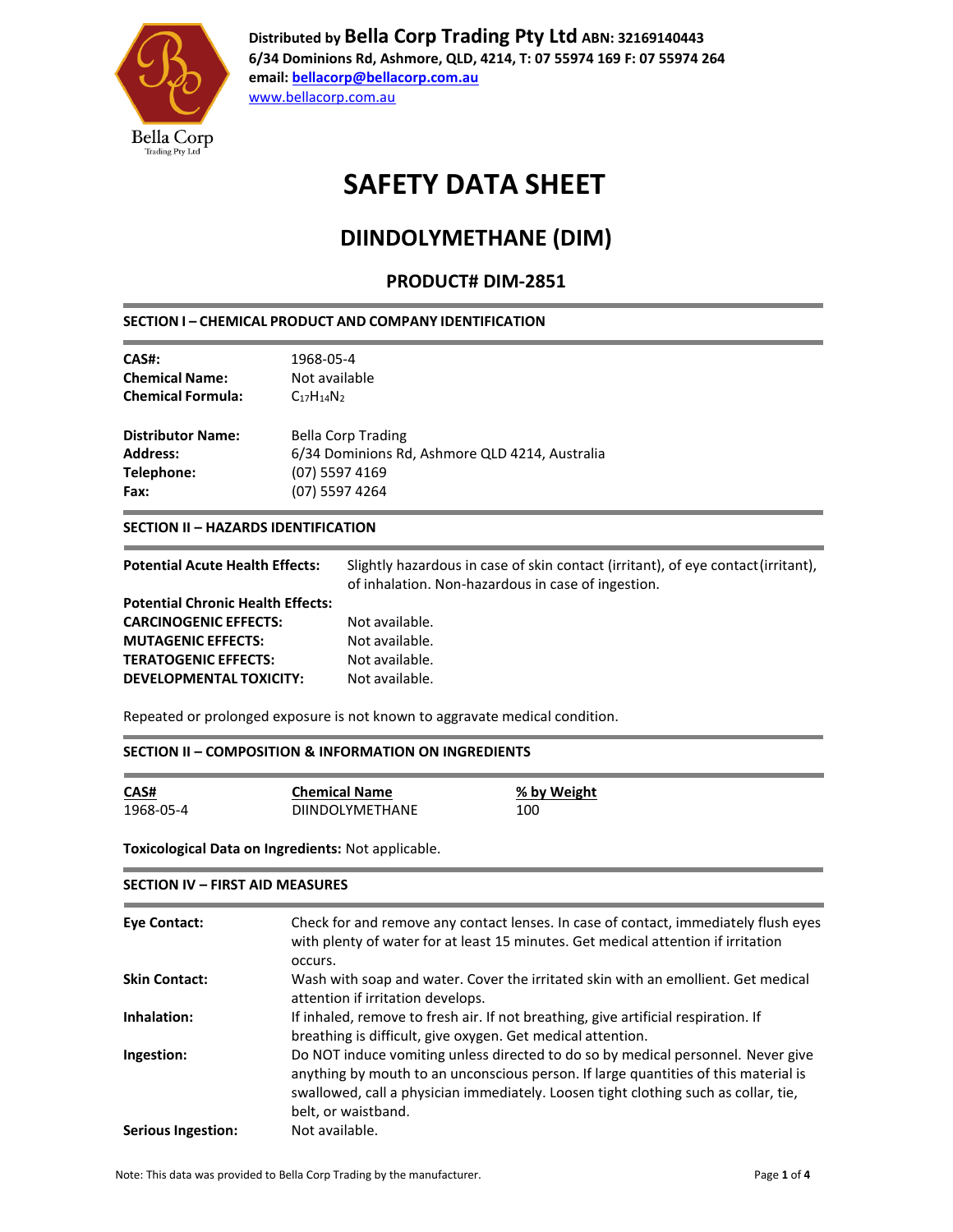

**Distributed by Bella Corp Trading Pty Ltd ABN: 32169140443 6/34 Dominions Rd, Ashmore, QLD, 4214, T: 07 55974 169 F: 07 55974 264 email: [bellacorp@bellacorp.com.au](mailto:bellacorp@bellacorp.com.au)** [www.bellacorp.com.au](http://www.bellacorp.com.au/)

**SAFETY DATA SHEET**

### **SECTION V – FIRE AND EXPLOSION DATA**

| <b>Flammability of the Product:</b>                                       | May be combustible at high                                                                                                   |
|---------------------------------------------------------------------------|------------------------------------------------------------------------------------------------------------------------------|
|                                                                           | temperature.                                                                                                                 |
| <b>Auto-Ignition Temperature:</b>                                         | Not available.                                                                                                               |
| <b>Flash Points:</b>                                                      | CLOSED CUP: >287.78 <sup>0</sup> C (550 <sup>0</sup> F).                                                                     |
| <b>Flammable Limits:</b>                                                  | Not available.                                                                                                               |
| <b>Products of Combustion:</b>                                            | Not available.                                                                                                               |
| <b>Fire Hazards in Presence of Various Substances:</b>                    | Slightly flammable to flammable in<br>presence of open flames and sparks of<br>heat. Non-flammable in presence of<br>shocks. |
| <b>Explosion Hazards in Presence of Various Substances:</b>               |                                                                                                                              |
| Risks of Explosion of the Product in Presence of Mechanical Impact:       | Not available.                                                                                                               |
| <b>Risks of Explosion of the Product in Presence of Static Discharge:</b> | Not available.                                                                                                               |
| <b>Fire Fighting Media and Instructions:</b>                              |                                                                                                                              |
| <b>SMALL FIRE:</b>                                                        | Use DRY chemical powder.                                                                                                     |
| <b>LARGE FIRE:</b>                                                        | Use water spray, fog, or foam. Do not<br>use water jet.                                                                      |
| <b>Special Remarks on Fire Hazards:</b>                                   | Not available.                                                                                                               |
| <b>Special Remarks on Explosion Hazards:</b>                              | Not available.                                                                                                               |

#### **SECTION VI – ACCIDENTAL RELEASE MEASURES**

**Small Spill:** Absorb with an inert material and put the spilled material in an appropriate waste disposal. **Large Spill:** Absorb with an inert material and put the spilled material in an appropriate waste disposal. Finish cleaning by spreading water on the contaminated surface and allow to evacuate through the sanitary system.

#### **SECTION VII – HANDLING AND STORAGE**

**Precautions:** Keep away from heat. Keep away from sources of ignition. Empty containers pose a fire risk, evaporate the residue under a fume hood. Ground all equipment containing material. Do not breathe gas/fumes/vapor/spray. **Storage:** Keep container tightly closed. Keep container in a cool, well-ventilated area. Do not store above 25<sup>0</sup>C (77<sup>0</sup>F).

### **SECTION VIII – EXPOSURE CONTROLS/PERSONAL PROTECTION Engineering Controls:** Provide exhaust ventilation or other engineering controls to keep the airborne concentrations of vapors belowtheir respective threshold limit value. Ensure that eyewash stations and safety showers are proximal to the workstation location. **Personals Protection:** Safety glasses. Lab coat. **Personal Protection in Case of a Large Spill: Splash goggles. Full suit. Boots. Gloves. Suggested** protective clothing might not be sufficient. Consult a specialist BEFORE handling this product. **Exposure Limits:** Not available.

Note: This data was provided to Bella Corp Trading by the manufacturer. **Page 2** of 4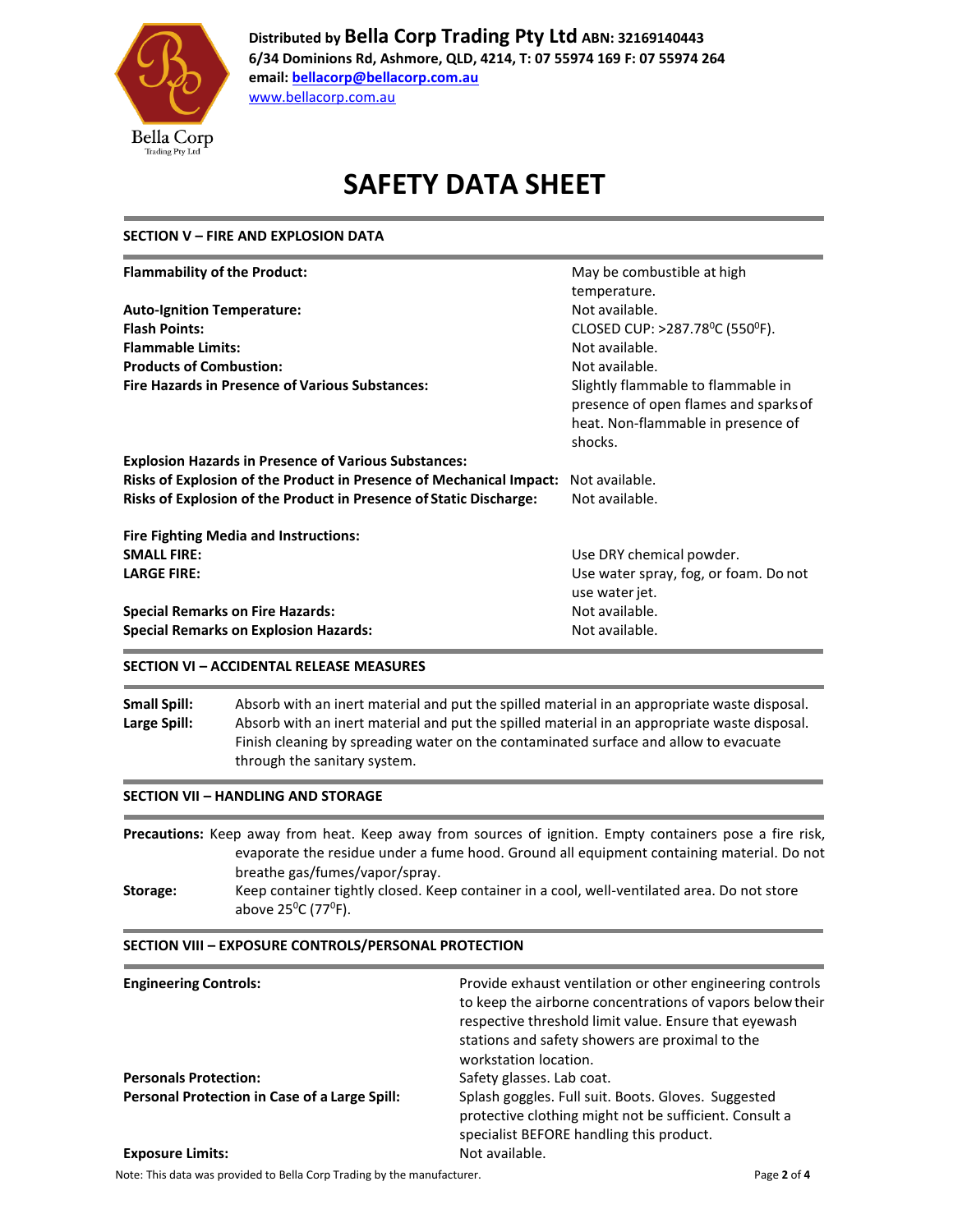

**Distributed by Bella Corp Trading Pty Ltd ABN: 32169140443 6/34 Dominions Rd, Ashmore, QLD, 4214, T: 07 55974 169 F: 07 55974 264 email: [bellacorp@bellacorp.com.au](mailto:bellacorp@bellacorp.com.au)**

[www.bellacorp.com.au](http://www.bellacorp.com.au/)

## **SAFETY DATA SHEET**

#### **SECTION IX – PHYSICAL AND CHEMICAL PROPERTIES**

| <b>Physical State:</b>             | Liquid (oily liquid).               |
|------------------------------------|-------------------------------------|
| Odor:                              | Not available.                      |
| Taste:                             | Not available.                      |
| <b>Molecular Weight:</b>           | Not available.                      |
| Color:                             | Yellow (Light).                     |
| pH (1% soln/water):                | Not applicable.                     |
| <b>Boiling Point:</b>              | Not available.                      |
| <b>Melting Point:</b>              | Not available.                      |
| <b>Critical Temperature:</b>       | Not available.                      |
| <b>Specific Gravity (Water=1):</b> | 0.9.                                |
| <b>Vapor Pressure:</b>             | Not available.                      |
| <b>Vapor Density (Air=1):</b>      | $>1$ .                              |
| <b>Volatility:</b>                 | Not available.                      |
| <b>Odor Threshold:</b>             | Not available.                      |
| Water/Oil Dist. Coeff.:            | Not available.                      |
| Ionicity (in Water):               | Not available.                      |
| <b>Dispersion Properties:</b>      | Not available.                      |
| Solubility:                        | Insoluble in cold water, hot water. |

#### **SECTION X – STABILITY AND REACTIVITY**

| Stability:                                      | The product is stable.        |
|-------------------------------------------------|-------------------------------|
| <b>Instability Temperature:</b>                 | Not available.                |
| <b>Conditions of Instability:</b>               | Heat, incompatible materials. |
| <b>Incompatibility with Various Substances:</b> | Not available.                |
| Corrosivity:                                    | Not available.                |
| <b>Special Remarks on Reactivity:</b>           | Not available.                |
| <b>Special Remarks on Corrosivity:</b>          | Not available.                |
| <b>Polymerization:</b>                          | Will not occur.               |
|                                                 |                               |

#### **SECTION XI – TOXICOLOGICAL INFORMATION**

| <b>Routes of Entry:</b>                                      | Absorbed through skin. Eye contact.                                      |
|--------------------------------------------------------------|--------------------------------------------------------------------------|
| <b>Toxicity to Animals:</b>                                  |                                                                          |
| LD50:                                                        | Not available.                                                           |
| <b>LC50:</b>                                                 | Not available.                                                           |
| <b>Chronic Effects on Humans:</b>                            | Not available.                                                           |
| <b>Other Toxic Effects on Humans:</b>                        | Slightly hazardous in case of skin contact (irritant), of<br>inhalation. |
| <b>Special Remarks on Toxicity to Animals:</b>               | Not available.                                                           |
| Special Remarks on Chronic Effects on Humans: Not available. |                                                                          |
| <b>Special Remarks on Other Toxic Effects on Humans:</b>     |                                                                          |
| <b>Acute Potential Health Effects:</b>                       |                                                                          |
| Skin:                                                        | May cause skin irritation.                                               |
| Eyes:                                                        | May cause eye irritation.                                                |
| Ingestion:                                                   | Not considered to be hazardous.                                          |